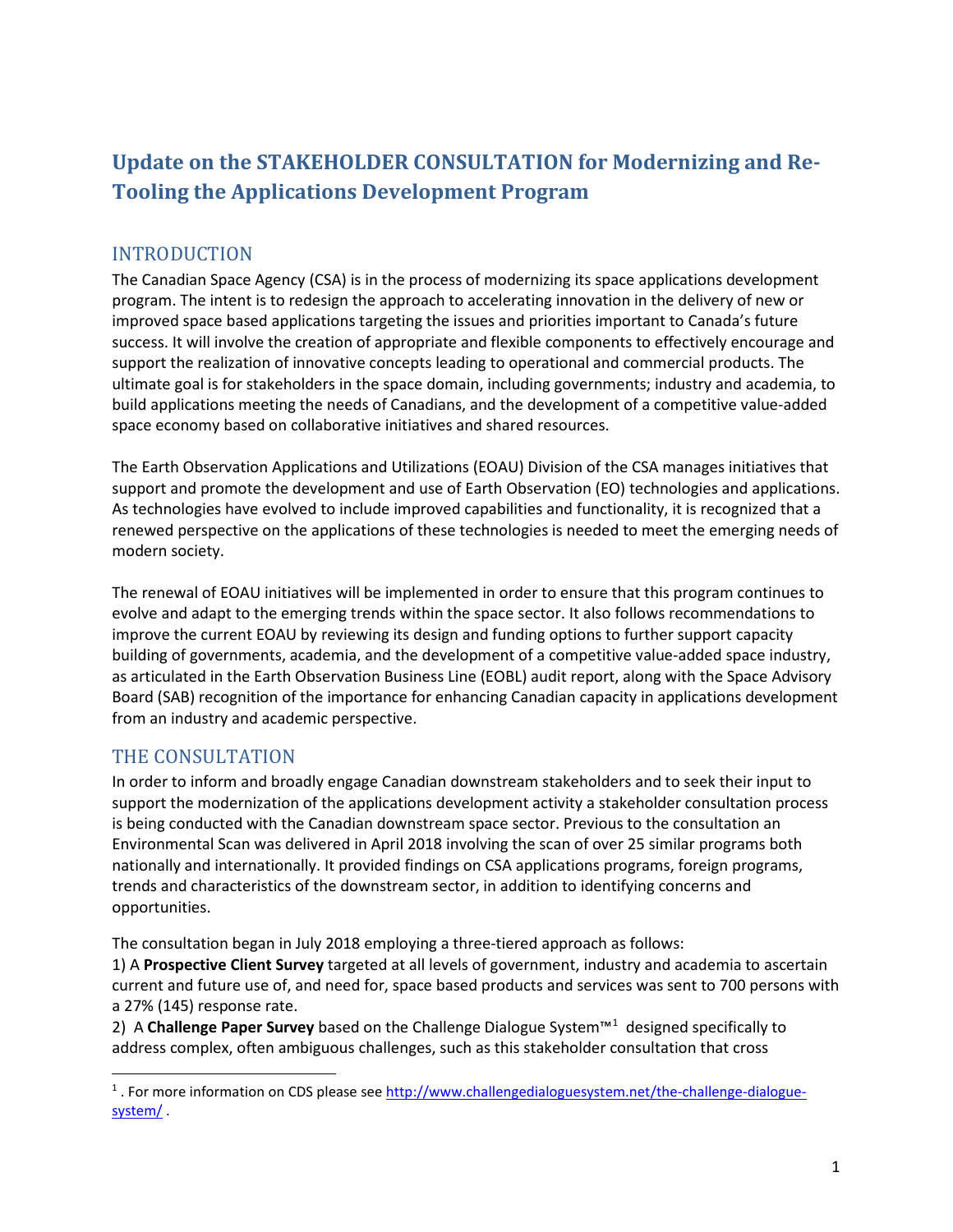boundaries and require innovative solutions was sent to 400 current CSA stakeholders with a 33% (131) response rate.

3) **Telephone interviews** targeted at key CSA Application Development Program stakeholders were undertaken with 22 persons to facilitate and ensure their feedback on critical questions.

The three-tiered consultation was completed in August 2018. The intent is to define and develop a Program with the right set of tools that best addresses both **"what we learned"** through the Environmental Scan and **"what we heard"** from our stakeholders from the consultation.

The proposed modernized Applications Development Framework will be presented on Day 2 of the National Forum on Earth Observation from Space (the Forum) in Montreal on November 21, 2018. The intent will be to receive feedback on what is proposed with a focus on what might be improved in the proposal to better meet the needs of CSA stakeholders.

# WHAT WE LEARNED AND WHAT WE HEARD – KEY THEMES

## What we Learned From the Environmental Scan

**CSA Applications Development Programs:** The space applications projects and activities that the CSA supports is the only central program in Canada of its kind. However,

- The emphasis to date, understandably, has largely been focused on RADARSAT data and SAR applications. Optical EO imagery has been supported, but usually in a secondary role.
- Although there have been recent integration initiatives, there is no program that specifically addresses the integration of other space technologies, such as SatCom, GNSS and AIS, for development of downstream applications.
- Government programs do not have a regular calendar of activities (e.g. RFPs published at the same time each year) and the project funding is modest with short term durations.
- Limited incentive for government departments to become first customers for industry-built operational applications.
- The importance of the CSA Applications Development Program is widely recognized as a necessary contributor to the success and sustainability of the downstream sector.

#### **Foreign Programs:**

 $\overline{\phantom{a}}$ 

- All foreign downstream programs reviewed operate by applications themes or domains and are not technology driven.
- Foreign programs encourage integration with non-space technologies to develop "solutions" for users.
- Some ESA and NASA programs have a phased approach, which removes the requirement for subsequent RFPs/proposals.
- Exploitation of free, full and open data available from foreign RS systems is a strong incentive for the downstream sector to migrate to these sources of data.

#### **Trends and Characteristics of the Downstream Sector:**

- Canadian space downstream sector is composed of approximately 230 active companies, primarily small SMEs.
- Canada's SMEs would like to see support available throughout all ARLs in the value chain to improve potential in the export markets.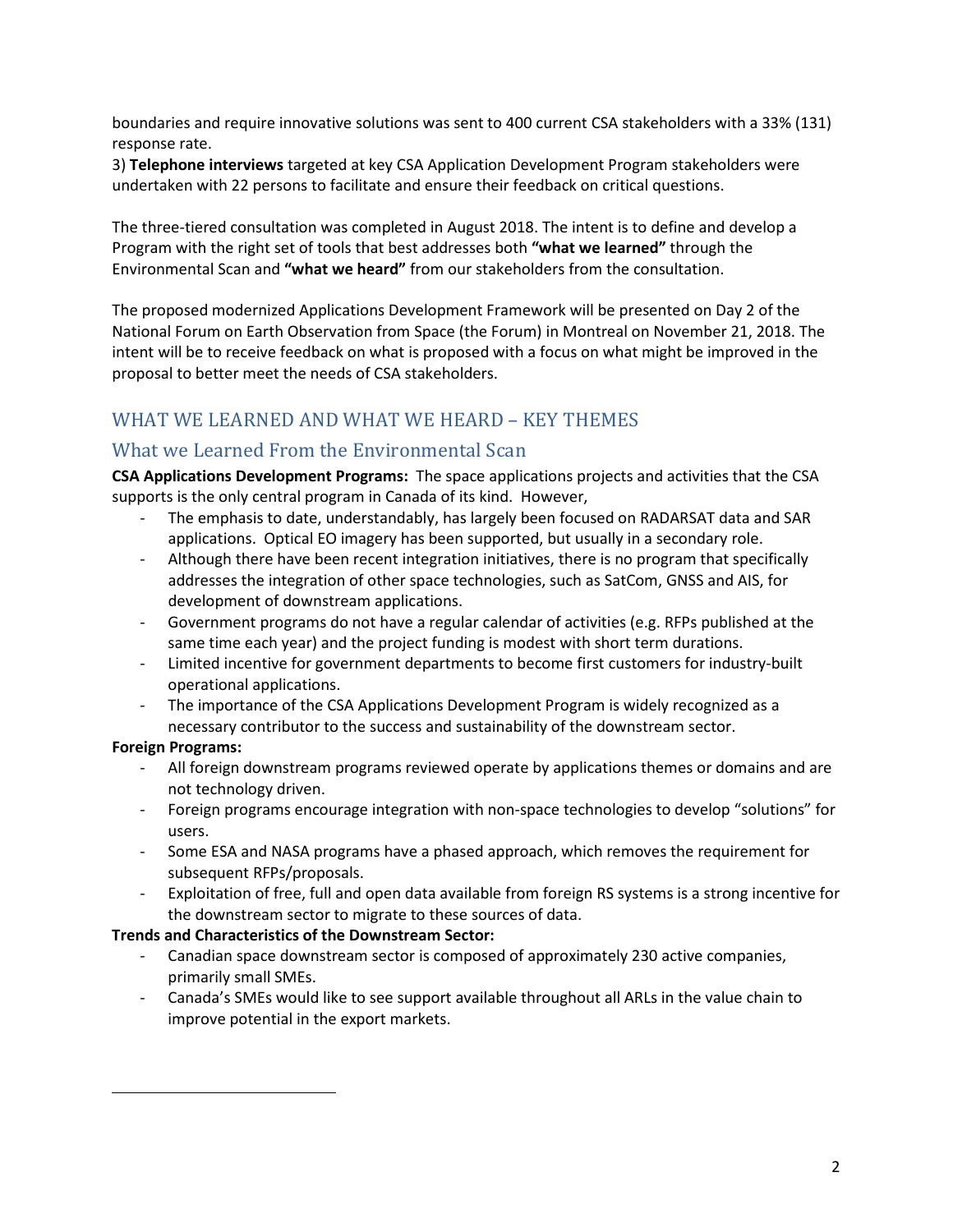- Space downstream market increasingly characterized by users who are not satellite or space specialists, but want information solutions and are less concerned about the data sources or background technologies behind the service or product.
- Increasingly adopting "new space" business models using big data analytics, AI technologies, along with a variety of new funding approaches.
- The integration of data and technologies into customer-specific "information solutions" is a key growth segment in the SatCom, PNT and EO downstream market.

#### **Concerns:**

- Increased foreign industry competitiveness resulting from larger investments in AppDev, relative to Canada and access to free and open satellite data.
- Potential complications with the Remote Sensing Space Systems Act (RSSSA) regulations and the RCM data policy.
- Lack of a plan for downstream big data infrastructure (e.g. similar to EU DIAS, ESA TEPs).
- Growing need for HQP.

#### **Opportunities:**

- Partner with GoC organizations that are primary EO-PNT-SatCom applications users to develop joint AppDev strategies to increase space-based applications use and improve industry competitiveness.
- Increase opportunities for the creation of innovative new integrated EO-PNT-SatCom solutions and applications in a renewed Applications Development Program.
- Encourage government organizations at all levels to improve skills for joint AppDev with industry/academia partners and for assessment and implementation of industry-developed applications as "first buyers".
- Increase participation in international cooperative initiatives that hold good potential for Canadian involvement.

## What we Heard from the Consultation

#### 1. **Dialogue meets with approval:**

- **-** In general most respondents agreed that a dialog with stakeholders (industry, academia and government) to seek their views on the Applications Development Program is a good idea and an important vehicle for modernizing CSA's new support initiatives.
- **-** Strengthening and increasing the current levels of collaboration and partnership in delivering space programs and projects across government agencies, jurisdictions and internationally was viewed as a necessary on-going role for CSA.
- **-** But there was concern that this Dialogue not just be a consultation but does actually result in action.

#### 2. **Needs and key drivers:**

- **-** Industry, government and academic stakeholders all confirmed addressing policy priorities, accelerating innovation, supporting knowledge creation, and accessing data are all important needs and key drivers for setting priorities for applications development.
- **-** Government stakeholders identified access to timely, accurate and relevant data as their most critical need in addressing the key issues facing government.
- **-** Academic stakeholders stressed the need to support education and the development of HQP.
- **-** Industry stakeholders identified innovation as the most important need to ensure Canada remains competitive in international markets.
- **-** Industry is also concerned key drivers will remain unclear without strong national leadership and a clear long-term space strategy. This would serve the CSA and industry with clear directions on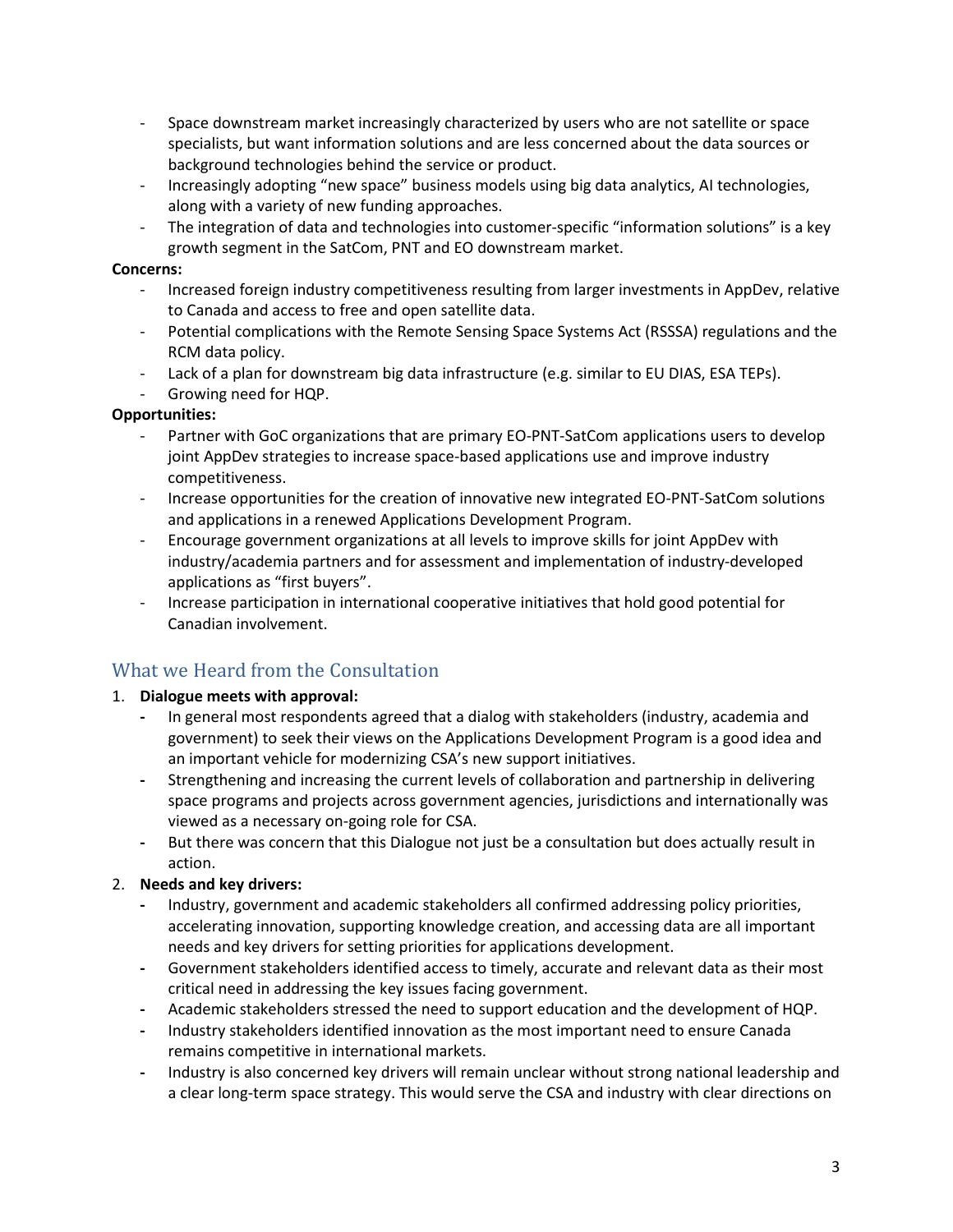needs. The CSA should provide leadership today on what we envision the future of Canada's space industry over the next decade will be.

#### 3. **Need a Strategy for Space:**

- **-** Of concern is that consultations and strategies concerning Canada's space 'challenge' have been pursued many times over the past couple of decades, to little effect primarily due to the lack of federal government direction and support aimed at addressing the core, systemic challenges faced by the Canadian space sector.
- **-** Industry is concerned Canada no longer has a strong foundation to drive and support space applications developments due to this inattention and the government not recognizing space as a sector of strategic importance. Lack of both a space strategy and budget with a significant focus on innovation is at issue.
- **-** The Strategy should clarify the "strategic value" of the space sector and what the future of the space sector will look like. Some of the questions the Strategy needs to address are:
	- a. a clear plan for Canadian government investment in space, including infrastructure, old and new space investments, applications development and applications adaptation bringing in the new realities of big data, open data, AI, GIS and associated implications.
	- b. a clear data policy on RCM, consistent with European and American data policy.
	- c. a clear direction on where CSA is headed in the context of the follow-on to RADARSAT missions and other legacy space missions.
	- d. a clear approach of how to i) work with current stakeholders and clients and ii) recruit and develop new stakeholders and clients.

#### 4. **Current initiatives (GRIP, EOADP and SOAR) positively perceived:**

- **-** Feedback on the current programs (GRIP, EOADP and SOAR) was generally positive suggesting the programs should be continued, enhanced and possibly combined.
- **- EOADP** was most positively perceived with a number of companies suggesting the program has been a key element to their company's success. It could benefit if the calls for proposals were regularly scheduled, better funded and allowed industry to aid in defining areas of focus as a catalyst for innovation. The Innovation for Defence, Excellence and Security (IDEaS) program was suggested as a model to consider.
- **GRIP** has proven successful in delivering space solutions to address deparment level issues. The concern is once completed the department is often not in a position to implement the solution. Focus has been working with established clients and not building broader government clientele.
- **- SOAR** has met with mixed reviews with main concerns being the limits to the number and location of scenes made available and having MDA in the driver's seat both being viewed as limits to innovation.
- **-** In terms of improving the current programs CSA might look to emulating and possibly incorporating some of the concepts incorporated into the international programs for space investments.

#### 5. **Beyond a "Whole of government approach" by putting the "best minds to work on a problem":**

- There is concern that with the current programs (GRIP, EOADP, SOAR) being separate there is a tendency to segment stakeholders/clients into their respective groups (government, industry and academia) thus hindering implementation of an integrated approach to addressing problems or issues.
- In addition, the current programs have fostered a view of CSA as a federal government solutions provider and not a national solutions provider.
- Solutions to larger environmental or social issues facing Canadians might be achieved by combining these programs or leveraging "a whole of government approach" and doing a better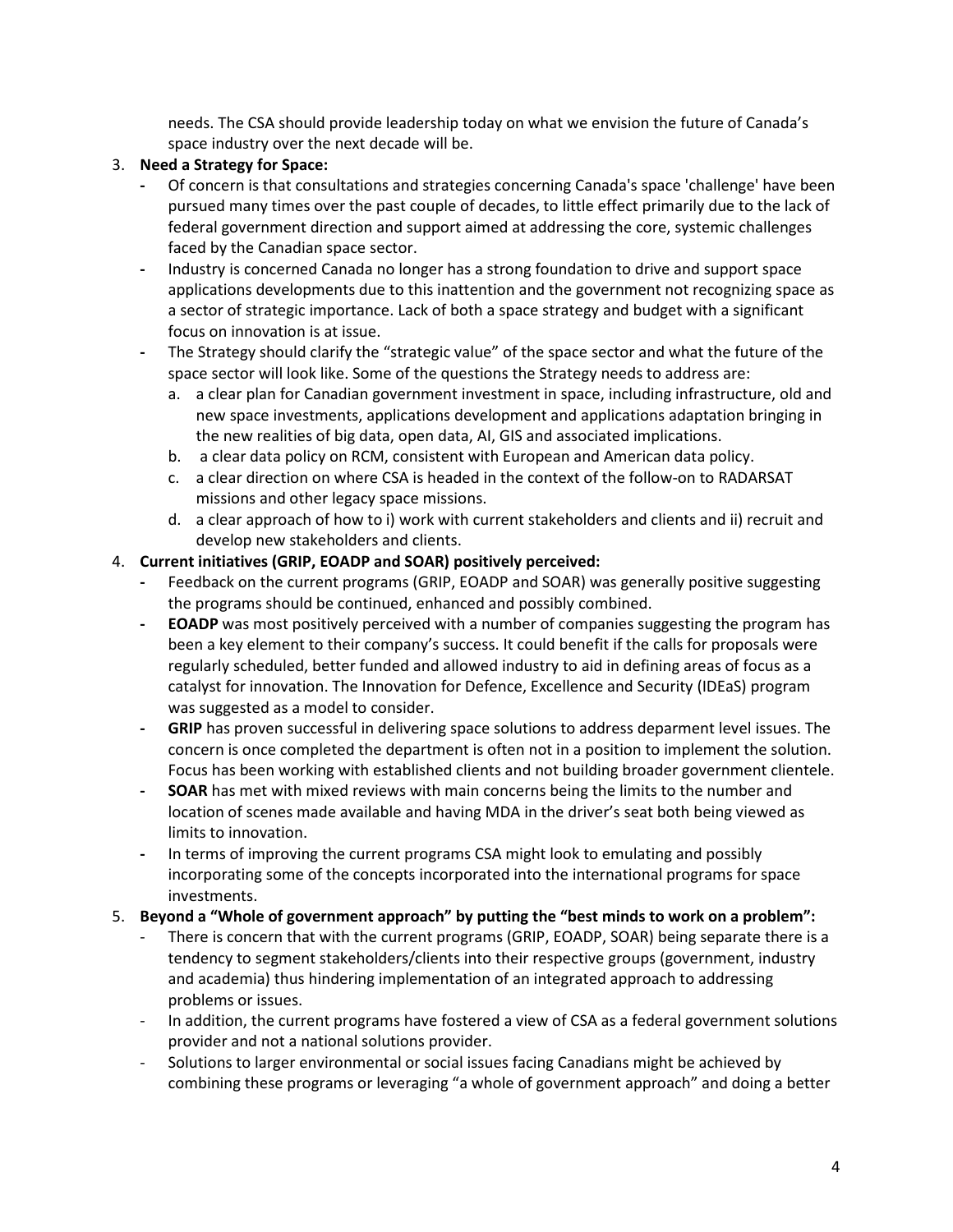job of leveraging the capabilities of government, industry, and academia in jointly addressing and developing the solutions by putting the "best minds to work on a problem".

- However, there was concern that this type of more "holistic" approach" to addressing problems would be a challenge for CSA:
	- a. due to overlapping responsibilities and lack of cooperation across government departments;
	- b. because CSA's mandate is too narrow and as an agency of the government, it does not have the political clout to get other departments to align themselves behind a CSA program.
- Given these issues it might make sense at the federal level to aggregate the requirements that space can enable with adequate funding and have CSA deliver a program or series of programs to address the "whole of government" portion and facilitating with industry and academia directly on behalf of its government clients.

#### 6. **Need to balance perspectives:**

- **-** Both government and academic respondents suggested focus should not be limited to growing Canada's space economy, but should focus on improving Canadian interests such as addressing Canada's environmental and social challenges.
- **-** Industry focus is the basis of Canada's space economy; both nationally and internationally, along with the commercialization of space related products and services.
- **-** Although both industry and academia share an innovation and R&D agenda, they do so at different ends of the Application Readiness Level spectrum.
- **-** There is a need to balance these differing perspectives in focus.

#### 7. **Address industry diversity:**

- **-** The commercial space sector is characterized by some large companies, several SMEs and new technology companies.
- **-** The applications activity framework needs to respond to this diversity. Greater support is needed for Canadian SME's that house or are attempting to recruit young talent.
- **-** SME's, which ESA has long recognized as a key driver of the space economy in Europe, are not sufficiently funded in Canada. They are losing talent to other countries, large companies or government agencies.

#### 8. **Focus on RADARSAT data is limiting**:

- **-** Industry emphasized that the focus on radar data in developing applications is too restrictive and limits innovation and commercialization, export, and collaboration.
- **-** A greater balance with EO applications would benefit the community.
- **-** Also, non-Canadian data sources are often most relevant to the needs being addressed.
- **-** Funding mechanisms should support and favour the development of applications that use data from a number of sources, including international sources to meet the needs of Canadians. Applications resulting from this type of approach are more likely to be commercially attractive.

#### 9. **Invest in New Space and Data Analytics:**

- **-** There is significant opportunity for the CSA in areas where Canada has competitive advantage including New Space and Data Analytics.
- **-** Canadian companies have excelled in both these areas and the CSA could provide a significant investment including leveraging government procurement to support innovation in both these areas to extend Canada's technical expertise and international competitiveness.
- **-** It was also identified that with respect to supporting the Canadian economy even though platforms are important, application development is where the true value lies with respect to competitive advantage and commoditization.

#### 10. **Need to invest in Highly Qualified Personnel (HQP)**